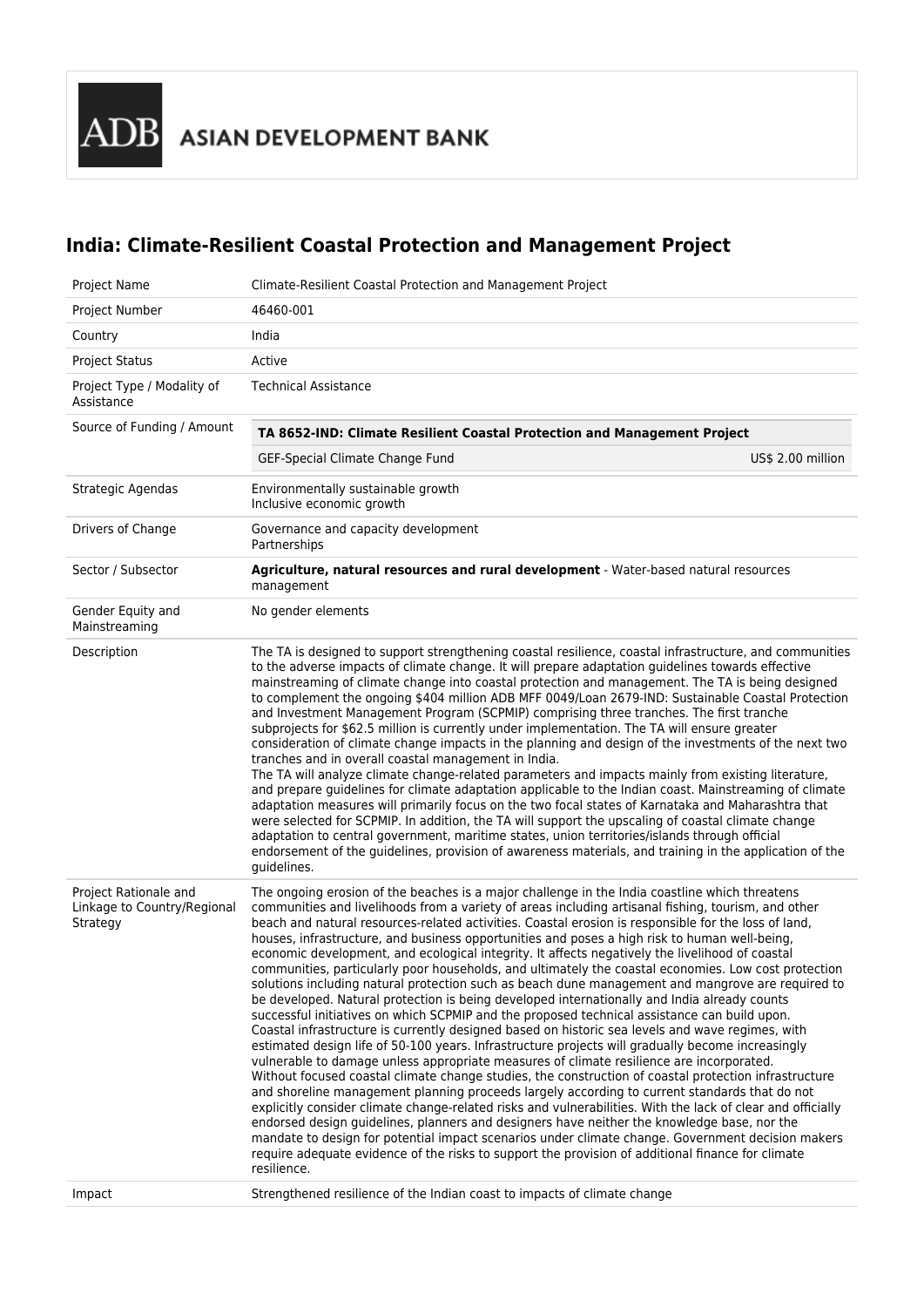# **Project Outcome**

| Description of Outcome                                                 | Climate change impacts are factored into coastal protection and management interventions<br>in India                                                                                                                                                                                                                                                                                              |
|------------------------------------------------------------------------|---------------------------------------------------------------------------------------------------------------------------------------------------------------------------------------------------------------------------------------------------------------------------------------------------------------------------------------------------------------------------------------------------|
| Progress Toward Outcome                                                | "Climate Change Adaptation Guidelines for Coastal Protection and Management in India"<br>have been prepared and are being tested in Maharashtra and Karnataka.                                                                                                                                                                                                                                    |
| <b>Implementation Progress</b>                                         |                                                                                                                                                                                                                                                                                                                                                                                                   |
| Description of Project Outputs                                         | 1. Climate change adaptation guidelines for the protection and management of the Indian<br>coast are officially endorsed<br>2. Shoreline management is climate-resilient in two focal states<br>3. Coastal investments in two focal states incorporate climate resilience<br>4. Institutions have strengthened capacity and raised awareness of coastal climate change<br>and adaptation measures |
| Status of Implementation Progress<br>(Outputs, Activities, and Issues) | Consultants are undertaking the studies with the support of local institutes. Various trainings<br>and workshops on the climate adaptation guidelines have been held. Work on the community<br>demonstration pilot sub-projects is moving forward in Maharashtra.                                                                                                                                 |
| Geographical Location                                                  |                                                                                                                                                                                                                                                                                                                                                                                                   |

# **Summary of Environmental and Social Aspects**

#### Environmental Aspects

| Involuntary Resettlement                                          |                                                                                                    |  |  |
|-------------------------------------------------------------------|----------------------------------------------------------------------------------------------------|--|--|
| Indigenous Peoples                                                |                                                                                                    |  |  |
| <b>Stakeholder Communication, Participation, and Consultation</b> |                                                                                                    |  |  |
| During Project Design                                             | Stakeholder participation and consultation were done during project design.                        |  |  |
|                                                                   | During Project Implementation Stakeholder participation and consultation are being done regularly. |  |  |

#### **Business Opportunities**

Consulting Services A team of consultants comprising research scientists, coastal engineers, and specialists in natural coastal protection, community-based coastal management, and training is envisaged. The consultants will work at national, state, district and community levels, with total estimated inputs of 66 person-months (22 international and 44 national). Consultants will be engaged by ADB through a firm using quality- and cost-based selection procedures with 90:10 of technical and financial weight on a full technical proposal. The consultancy contract package will include provisional sums to cover the costs of additional activities, namely: (i) subcontracting of three focal research institutes to provide information and data, and implement specific studies that will define and quantify coastal climate change and impacts; (ii) project management of the pilot community projects and subcontracting of local nongovernment organizations (NGOs), community organizations, or local contractors to implement natural protection activities; (iii) organization and management of training courses, workshops, preparation of awareness materials and report production; and (iv) engagement of an advisory panel of experts to review and endorse the project climate change analysis and adaptation guidelines (the members of the panel will be nominated by MOWR and maritime states and union/island territories, and approved by ADB). Procurement Minor procurement of equipment is planned which will follow ADB guidelines.

### **Responsible Staff**

| Responsible ADB Officer    | Malvicini, Cynthia                                                                                       |
|----------------------------|----------------------------------------------------------------------------------------------------------|
| Responsible ADB Department | South Asia Department                                                                                    |
| Responsible ADB Division   | Environment, Natural Resources & Agriculture Division, SARD                                              |
| <b>Executing Agencies</b>  | <b>Ministry of Water Resources</b><br>Govt of India<br>Rm. 412, Shram Shakti Bhavan<br>New Delhi 110 011 |

## **Timetable**

| Concept Clearance | 20 Jun 2013                |
|-------------------|----------------------------|
| Fact Finding      | 21 Jun 2013 to 27 Jun 2013 |
| MRM               | $\overline{\phantom{a}}$   |